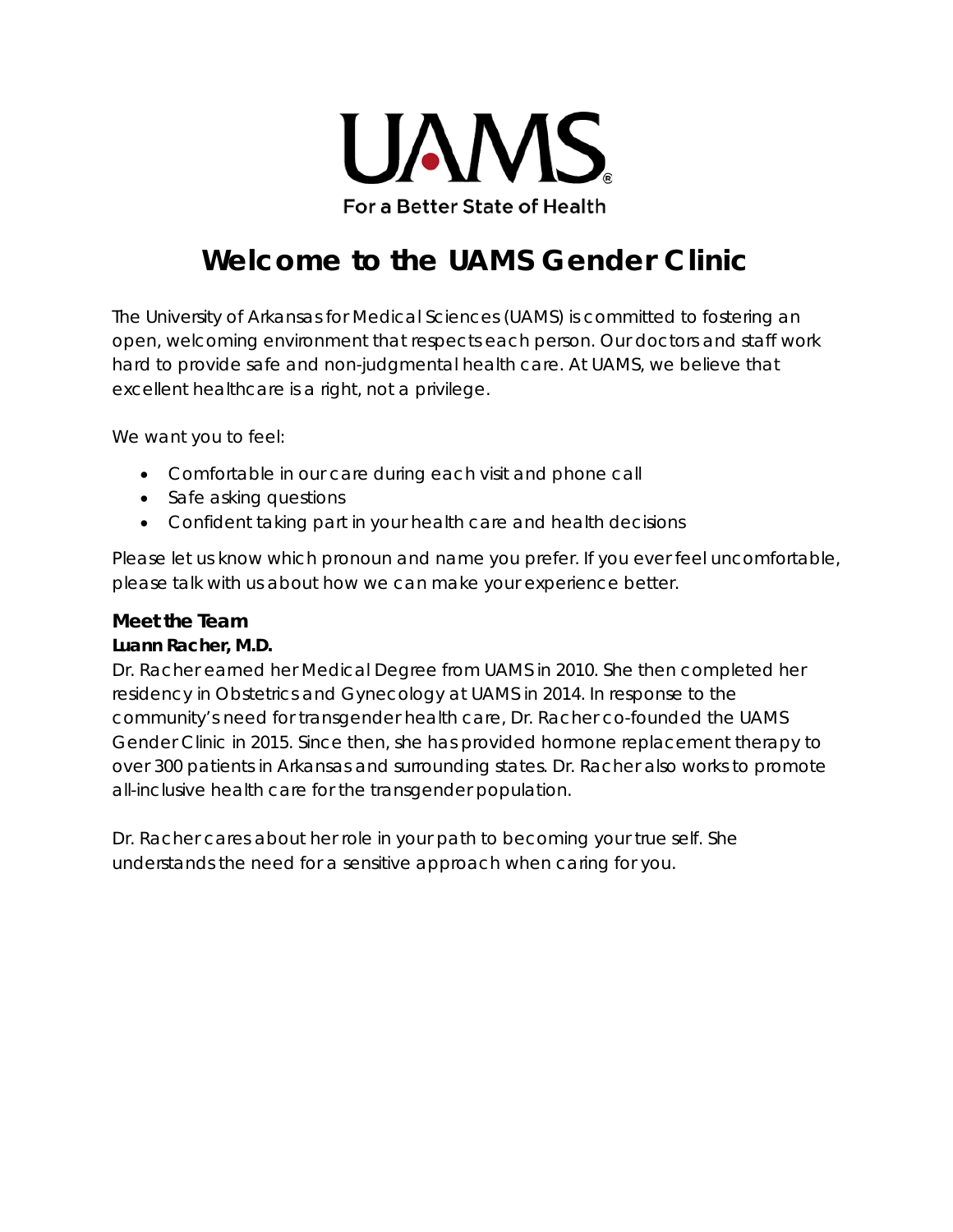#### **Tori Horton, LMSW (Licensed Master Social Worker)**

In 2016, Tori earned a Master's Degree in Social Work from the University of Arkansas in Little Rock. After graduating, she started working with UAMS Medical Trauma Team. She joined the team at UAMS Women's and Gender Clinic in 2018. Her dream job has always been to work with the LGBTQ community. She is passionate about her role in the Gender Clinic and works hard to provide excellent care.

Tori keeps an updated list of **gender affirming services**. She can help you:

- Find gender affirming health care providers, like therapists and primary care doctors
- Deal with social hardships, like lack of transportation, housing, food, and work
- Find support groups and informational websites
- Make legal changes to your name and gender

#### **Nursing and Support Staff**

All of our nurses, medical assistants, and support staff have special training in transgender issues. We understand the importance of preferred pronouns and names. And we understand the distinct health care needs and social challenges sexual minorities face. Our support staff wants you to feel comfortable being yourself while you are in our clinic.

#### **Residents, Students, and Research**

UAMS is a teaching and research hospital. While you are at the clinic, you may see and talk with students and residents. In the Gender Clinic, we focus on making transgender health a normal part of health care. We encourage our students and residents to keep treating transgender patients after they finish their training. You may also be invited to take part in research studies. We encourage you to take part in both learning and research, but you do not have to.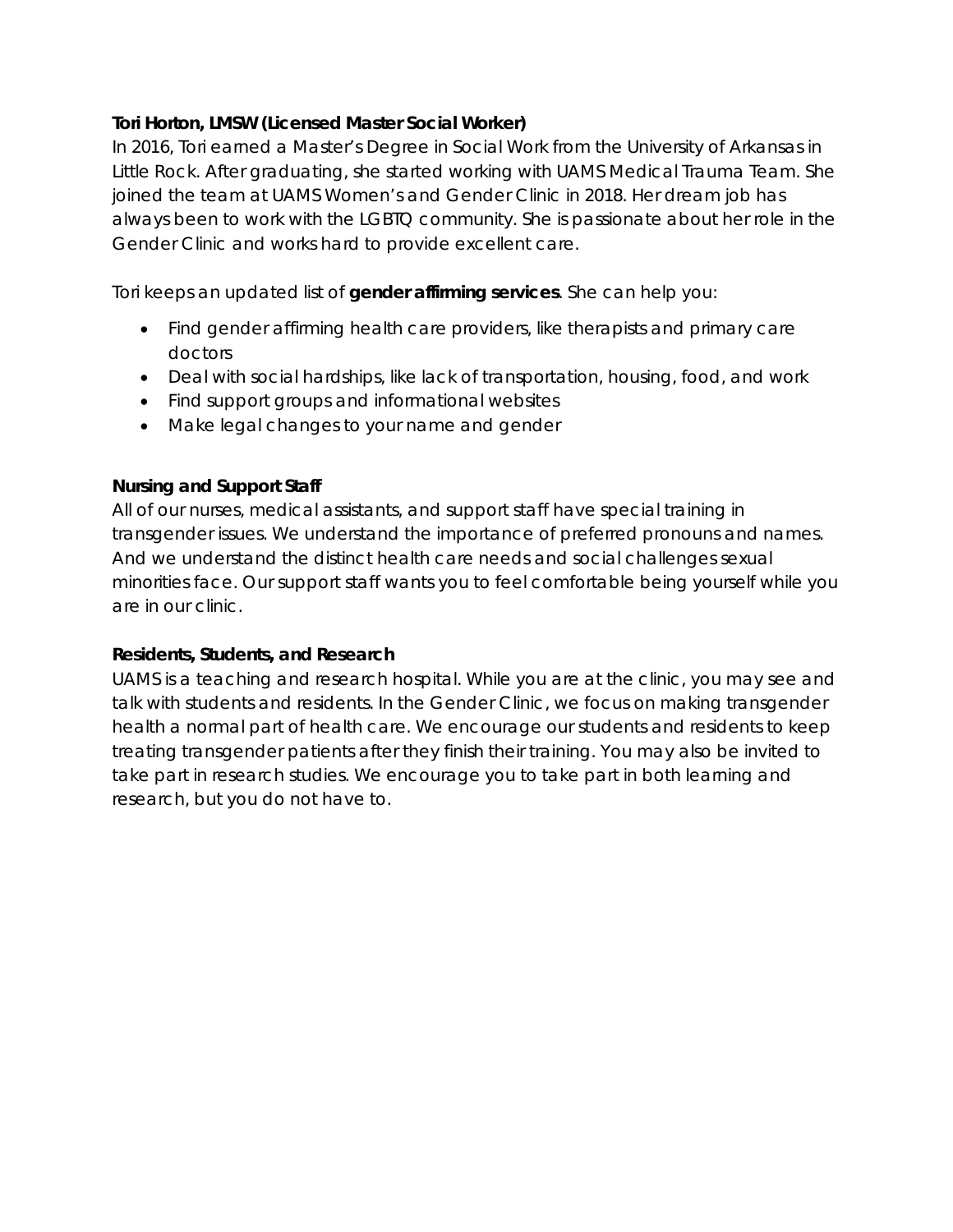# **What services does the UAMS Gender Clinic offer?**

The UAMS Gender Clinic offers:

- Annual wellness exams (blood pressure, cholesterol, thyroid, blood sugar, and so on)
- Pelvic wellness exams (sexually transmitted infection (STI) screening, pap smears for cervical cancer screening, and vaginal and neo-vaginal health maintenance)
- Option for self-swab during pap smear or STI screen to lower dysphoria
- Hysterectomy and oophorectomy (removal of uterus and ovaries)
- Hormone readiness assessment
- Hormone replacement therapy
- HIV prevention (PrEP, or Pre-exposure prophylaxis)
- Reproductive counseling
- Doctor letters for legal gender change
- Doctor letters, referrals, and post-operation support for transitional surgeries
- Referral to trans-affirming therapists
- Social support services

# **Where is the UAMS Gender Clinic?**

Our address is: Freeway Medical Tower 5th floor UAMS Gynecology 5800 W. 10th Street Little Rock, AR 72204

## **How do I make an appointment?**

To make an appointment, call 501-686-8000. Ask for an appointment in the UAMS Gender Clinic with Dr. Luann Racher.

# **How do I contact the doctor or another staff member at the UAMS Gender Clinic?**

- Gender Nurse Line: 501-526-5068
- Tori Horton (Social Worker) Phone: 501-516-6261 E-mail: [trhorton@uams.edu](mailto:trhorton@uams.edu)
- Once you are a patient, you may message Dr. Luann Racher directly through UAMS MyChart.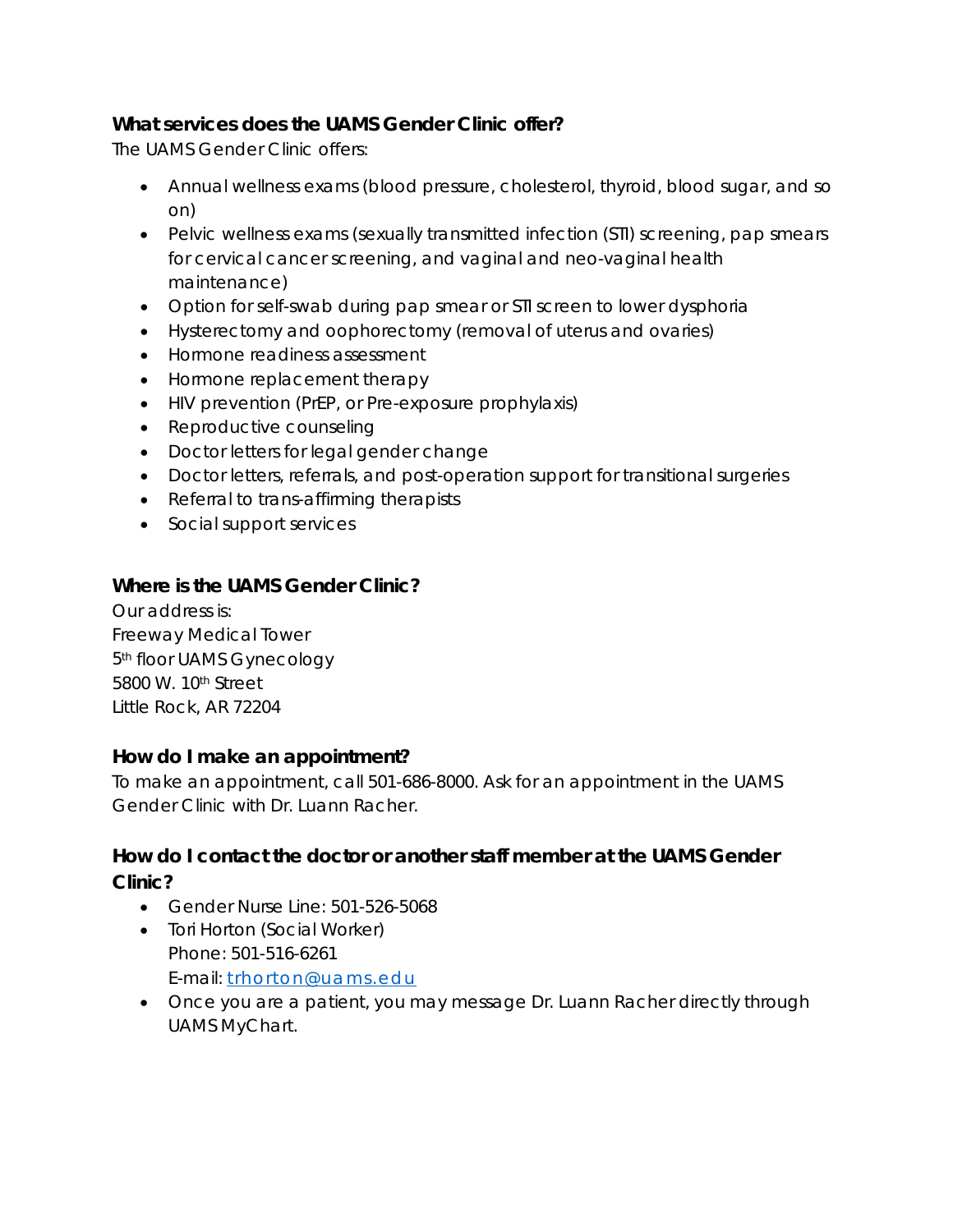# **What is MyChart?**

**MyChart** is an online portal for your UAMS health information. MyChart is free, secure, and you can use it at any time of the day.

MyChart lets you:

- See results from lab tests and imaging (like x-rays)
- Ask for prescription refills
- Schedule appointments
- Get appointment reminders
- Send secure messages to your healthcare team
- See information about your past visits
- See your billing summary
- Pay medical bills

When new information becomes available in MyChart from your appointment(s), you will get a text message or email.

MyChart is NOT to be used for urgent needs. If you need a same-day appointment, please call your clinic. If you have a medical emergency, call 911.

## **How do I sign up for MyChart?**

When you are at a UAMS clinic visit, ask for a MyChart **activation code**.

If you are a new patient:

- 1. Go to mychart.uamshealth.com
- 2. Click on the **Sign Up Now** link
- 3. Enter the **activation code**, last 4 digits of your social security number, and your birthdate.
- 4. Click **Next**
- 5. Create your MyChart account:
	- a. Create a username
	- b. Create a password (you can change your password anytime)
	- c. Choose a security question (this can be used if you forget your password) and enter your answer
	- d. Click **Next**
- 6. Chose if you would rather get appointment reminders via text or phone call (communication preference)
- 7. Chose if you would like to get paperless billing (you will only get bills from UAMS via email).
- 8. Enter a valid email address and cell phone number.